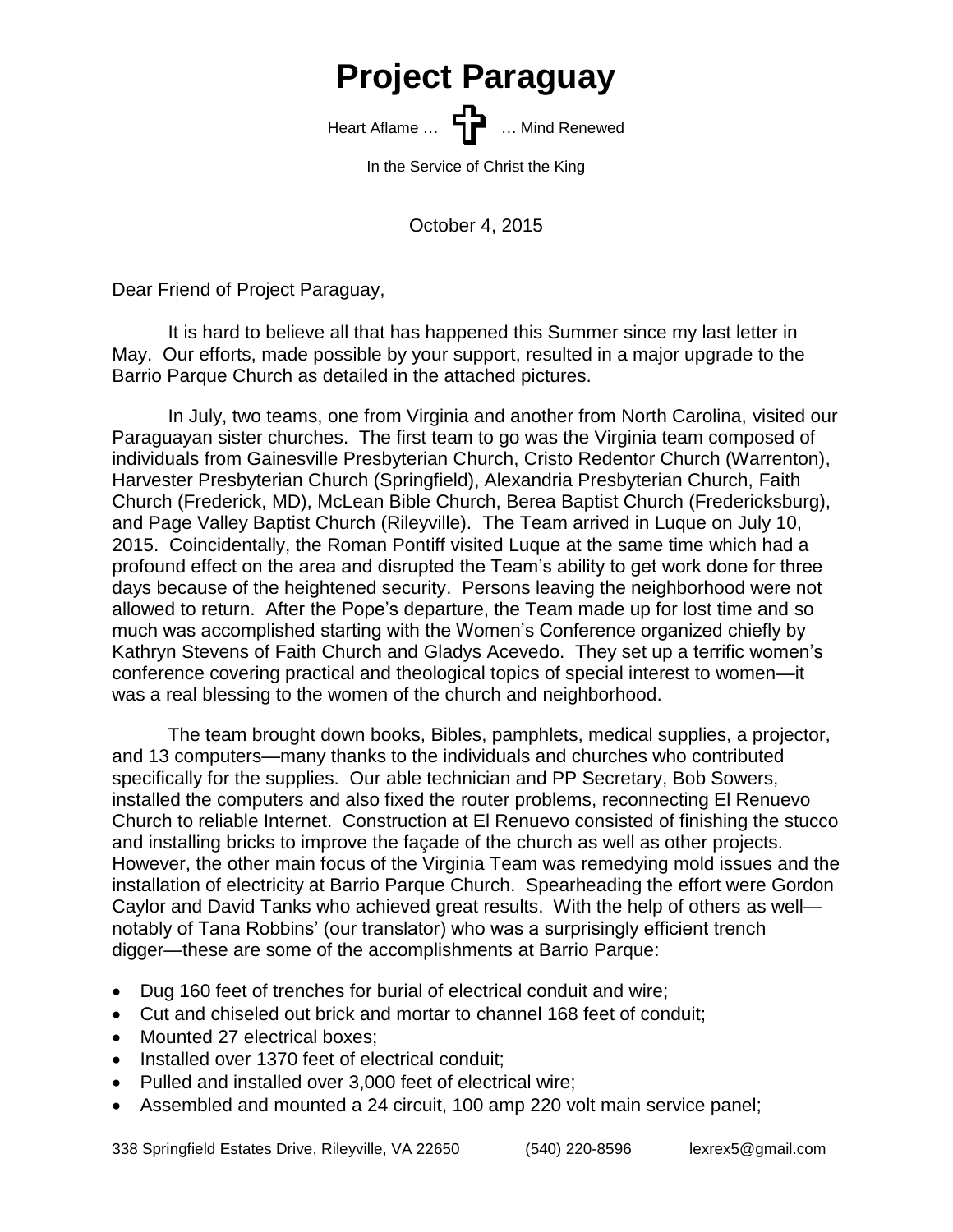- Designed and installed three 3-way sanctuary lighting controls using local switches;
- Fixed a leak in Narciso's house behind the sanctuary and remedied mold issues.

The North Carolina Team, arriving two days after the departure of the VA Team, followed up the work by doing concrete, stucco, and painting work at Barrio Parque. There is still quite a bit of work to be done at Barrio Parque, but that will have to wait until next year's trips. You see, the only opportunity the Paraguayans have to make improvements to facilities, given the poverty and lack of funds, is to await a U.S. team that can not only provide people but more importantly funding for such projects.

Despite obstacles, such as lack of transportation (church van broke down) and the Pope's visit, this year's teams probably accomplished the most of any in recent memory. Among the projects we are currently focusing on is raising enough money to buy land for the Marin and Mariano congregations. Trip participants were concerned about the living conditions of people in these neighborhoods. They need economic development but most importantly, they need the Gospel of Jesus Christ and a strong Christian presence to bring them hope, spiritual direction, Christ-centered education, physical help and healing. Churches committed to these goals are greatly needed and you can be part of this effort.

During the Teams' visit, Pastor Maureira laid out his vision for the churches:

- Continued Church growth through outreach to the surrounding communities like Marin and Mariano where the goal is to buy land.
- Commitment to Christian education and the growth of the school—would like to build a school separate from the church if a piece of land can be purchased. Vision is to teach beyond 9<sup>th</sup> grade so students can finish high school. Long-term vision is to found a Christian University.
- Most importantly, the Lord calls his people to pray and use their gifts and become pastors, teachers, missionaries, bus drivers, architects, doctors, and work for the benefit of the Kingdom.

*Please consider making a generous contribution to the work of Project Paraguay. Contributions are fully tax-deductible under section 501(c)(3) of the tax code. Attached is a tear slip to help make your donation.* If you can contribute monthly, the Project Paraguay website allows you to set up recurring credit card donations. The donations page is at: [http://www.projectparaguay.org/donations.html.](http://www.projectparaguay.org/donations.html)

We thank you for your partnership, and may Christ be glorified in our work.

For the PP Board,

Albert Veldhuyzen

Albert R. Veldhuyzen Executive Director